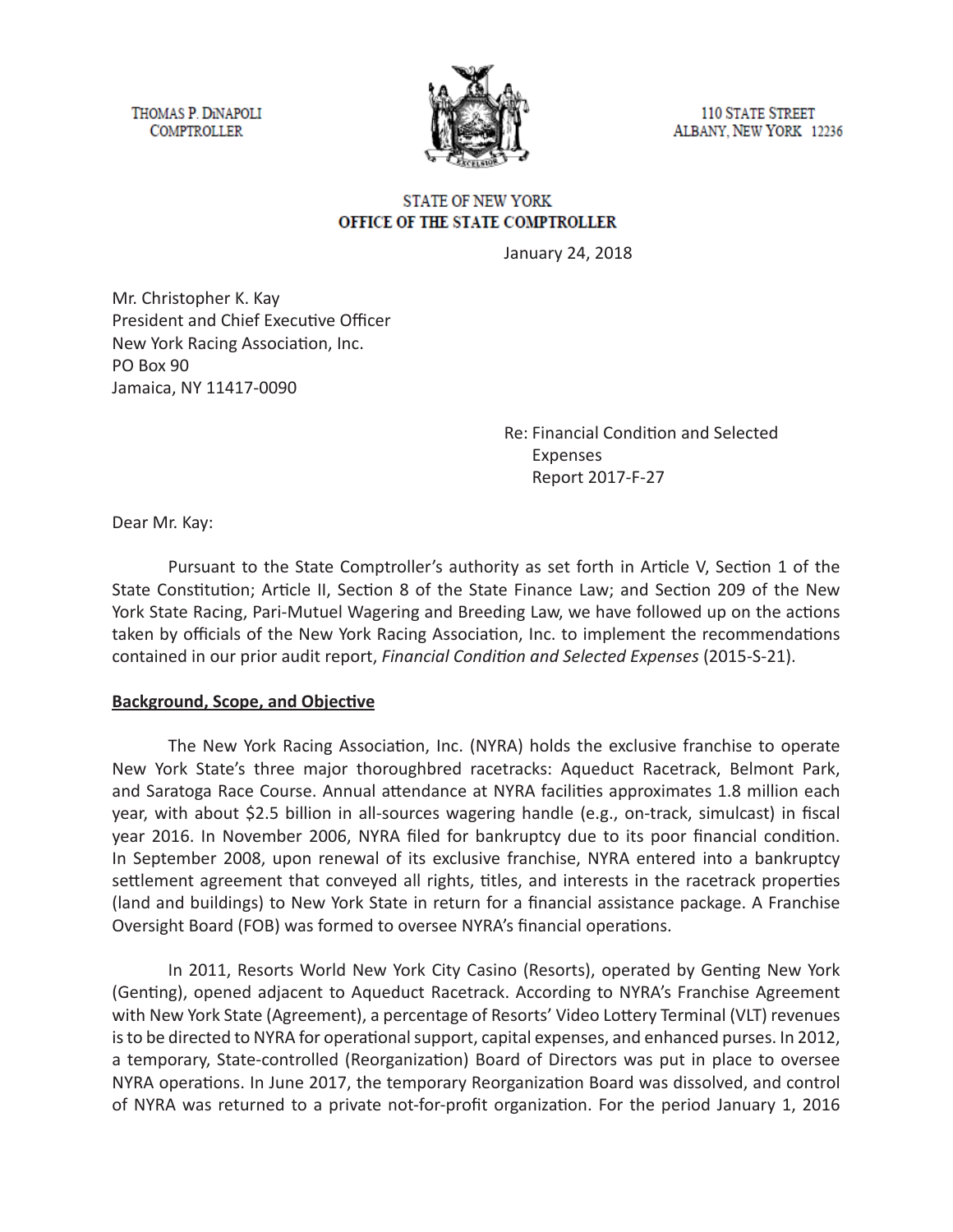through June 30, 2017, NYRA received about \$177 million in revenue from Resorts, distributed as follows: \$37 million for operations; \$91 million for purses; and \$49 million for NYRA's capital program. Accordingly, for 2016, NYRA reported a profit of \$26.2 million, which included the VLT revenues. Since the VLTs were put in place in 2011, NYRA has received \$140 million in VLT operating revenues.

Our initial audit report, which was issued on June 10, 2016, assessed NYRA's financial condition and selected expenses. We found that although NYRA's overall financial condition (including VLT revenue subsidies) was sound, its traditional racing-related operations (excluding VLT funding) continued to produce multi-million-dollar annual deficits. Also, NYRA had paid certain expenses that were not ordinary or necessary for racing operations, which contributed to NYRA's racing-related deficits.

The objective of our follow-up review was to assess the extent of implementation, as of December 7, 2017, of the four recommendations included in our initial report.

## **Summary Conclusions and Status of Audit Recommendations**

We found that NYRA has made some progress addressing the issues identified in our prior report. Of the four prior report recommendations, two were partially implemented and two were not implemented. Moreover, NYRA's racing operations continue to produce annual deficits, increasing to \$18.1 million for 2016 and continuing for the first six months of 2017.

#### **Follow-Up Observations**

# **Recommendation 1**

*To calculate the results of NYRA's racing-related financial operations, include all ordinary and necessary expenses, such as pension contributions, OPEB, and depreciation.*

#### Status – Not Implemented

Agency Action – In our prior audit, we took issue with NYRA excluding certain expenses necessary for racing operations from its operating profit calculation. These expenses were for Pension Contributions, Other Post-Employment Benefits (OPEB), and depreciation. Excluding these expense categories allowed NYRA to claim that it had a profit from racing operations, exclusive of VLT revenues, of \$1.7 million for 2014, whereas inclusion of such expenses showed that NYRA had actually operated at a loss of \$11.5 million. In their response to our initial report, NYRA officials disagreed with this recommendation, stating that exclusion of these expenses is a common way to assess management performance. For fiscal year 2016, NYRA officials once again announced a surplus from racing operations, excluding the expenses discussed above, of \$4.6 million, while inclusion of such expenses results in an operating loss of \$18.1 million. We maintain that reporting such numbers to the general public and to the NYRA Board in this way is not a fair presentation of the profitability of NYRA's racing operations, and can leave decision makers with the false impression that no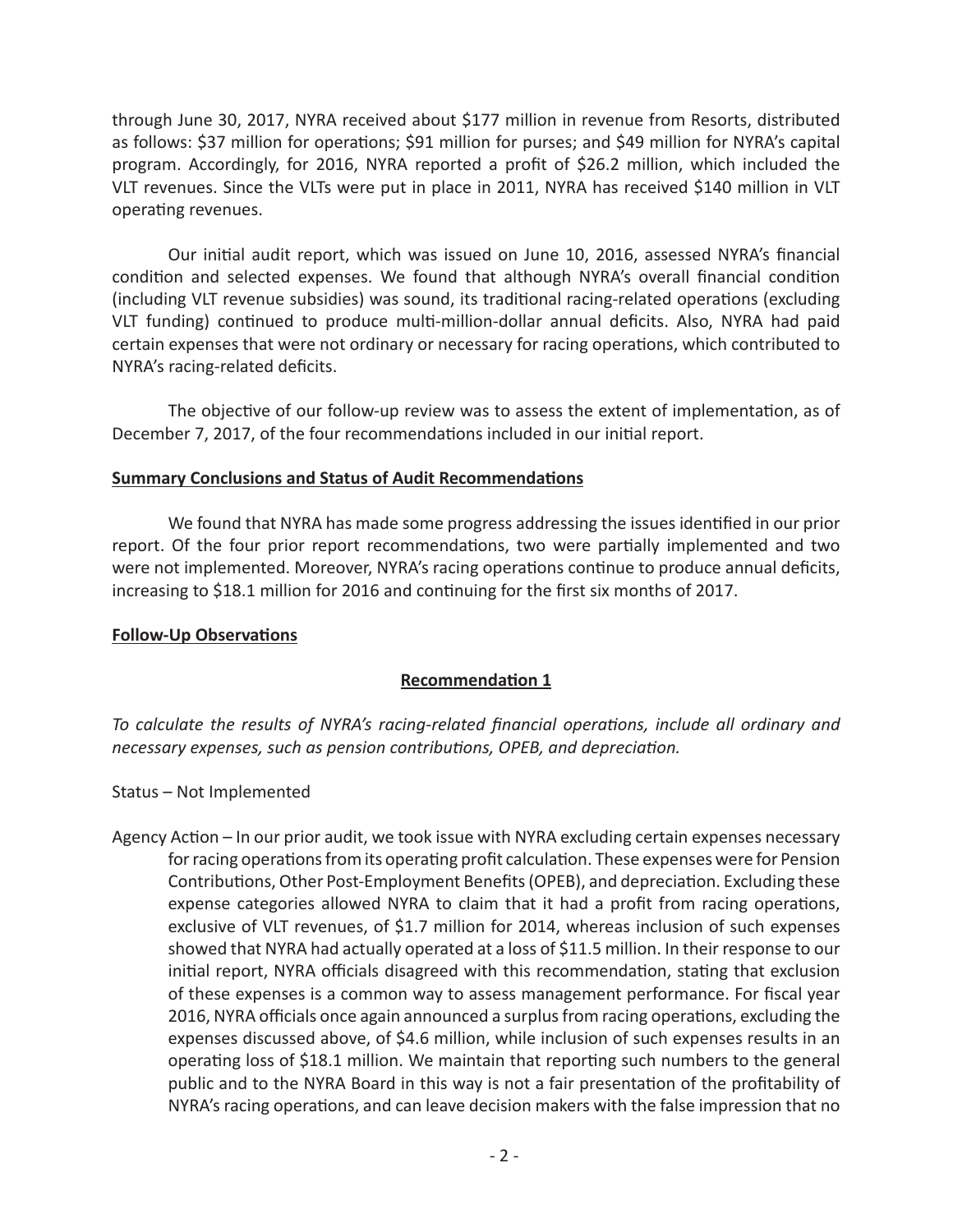actions are required.

NYRA's current position is that its financial statements are prepared in conformity with generally accepted accounting principles, and that all of its operating expenses have been consistently accounted for under this framework. NYRA also describes how it is entitled to the VLT funds until 2033 (the year the Agreement expires). NYRA also states that the exclusion of the expenses discussed above provides an additional means to evaluate and compare its operating performance from period to period in a consistent manner. We agree that NYRA has the right to evaluate the performance of its executive management in a manner of its own choosing. However, when publicly reporting the financial results of its racing operations, it has an obligation to ensure that such reporting fully discloses the methodology used to allow the public to make an informed opinion on such. At this point, such disclosure is not made.

For example, in December 2016, NYRA posted on its website that it forecasts to conclude 2016 with a third consecutive operational profit based on income from racing operations, an announcement that was made at its Reorganization Board meeting. In addition, in a description of the CEO's accomplishments posted on NYRA's website, NYRA reported that he had "secured NYRA's first operating profit in 13 years (fiscal 2014) … and expanded that profit margin in each fiscal year thereafter." Neither of these pronouncements disclosed, for example, that \$4.6 million in Pension expense and \$6 million in OPEB were excluded from this calculation.

We note that, in the FOB's evaluation of NYRA's performance for the period January 1, 2009 through December 31, 2012, it determined that NYRA failed the Agreement standard related to expenses. The FOB took exception to NYRA's position that the abovediscussed expenses not be considered in evaluating NYRA's performance. In response to NYRA's objections, the FOB wrote, "They are costs associated with the employment of the labor force and impact business's financial position. Therefore, the Franchise Oversight Board believes it is wholly appropriate to consider these costs when evaluating NYRA's expenditures." We concur with the FOB's position.

# **Recommendation 2**

*Develop a detailed plan to eliminate NYRA's annual deficits from racing operations (excluding VLT subsidies) with specific actions to enhance racing and track-related revenues and diminish unnecessary and unsupported expenses.* 

Status – Not Implemented

Agency Action – Although NYRA continues to indicate that it has surpluses from its racing operations (\$4.6 million in 2016) without VLT revenues, in fact, it continues to have significant losses when all racing-related operating expenses are accounted for. As shown in the following graph, NYRA had an \$18.1 million loss from racing operations in 2016, an increase of about 46 percent from its \$12.4 million loss in 2015. NYRA officials continue to maintain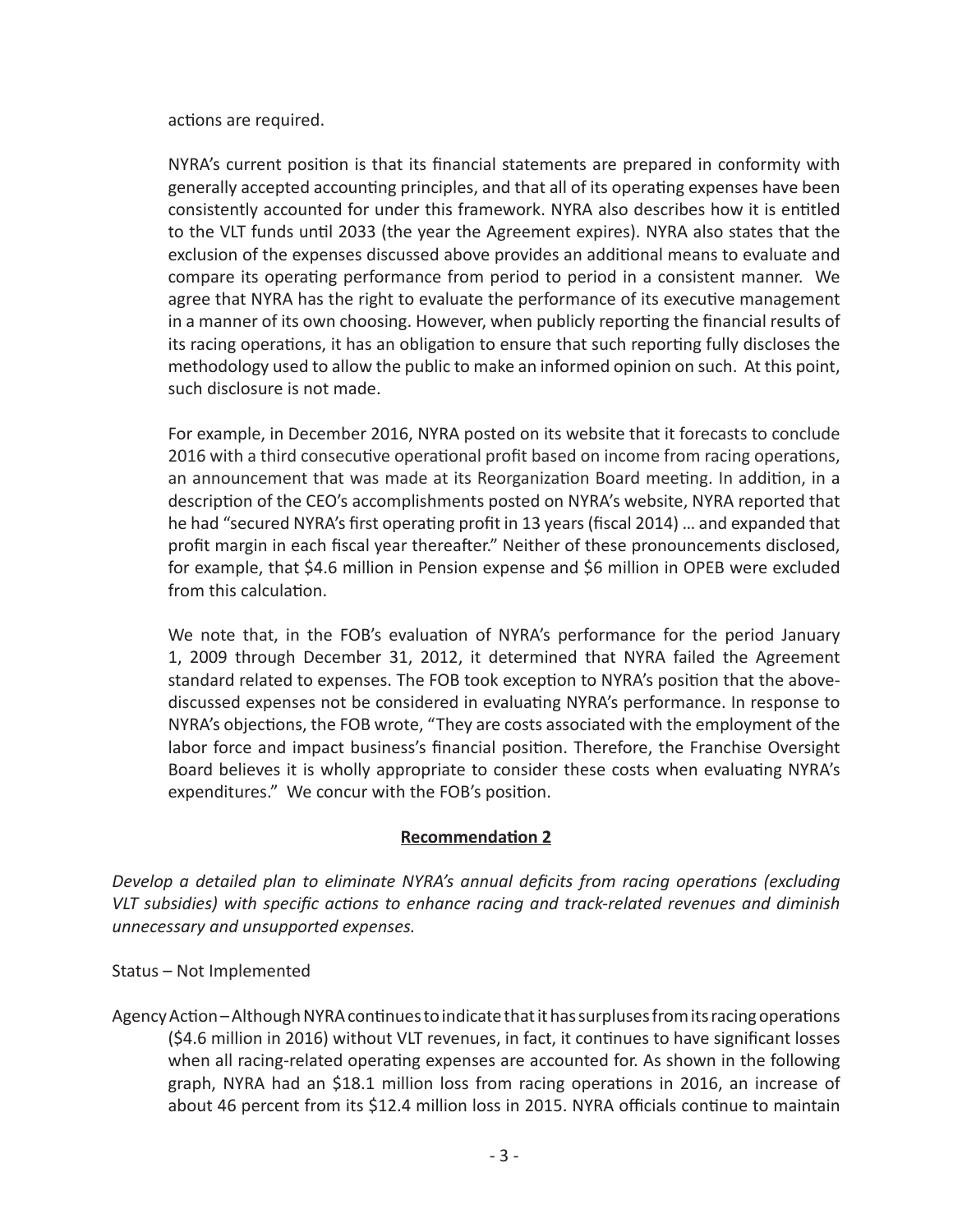that they are not operating at a deficit, that VLT funds will be available until 2033, and that none of their expenses are unnecessary or unsupported. While NYRA did not provide us with a detailed plan to eliminate its annual deficits from racing operations, it did describe a number of initiatives it has undertaken to enhance revenues, such as upgrading its facilities to improve the guest experience; increasing prices for admission, seating, and parking; and launching NYRA Bets, its own national Advanced Deposit Wagering platform.

However, these efforts have not yet been successful, as the gap between NYRA's racingrelated expenses and revenues continued for the first six months of 2017. For this period, racing-related expenses grew by \$5.3 million, while revenues from racing grew by only \$2.2 million, resulting in a loss of \$16.3 million for the six months ended June 30, 2017. We believe that NYRA needs to work toward reducing its racing-related operating deficits and reaching the goal of generating a profit without VLT funds.



# **Operating Revenue vs. Operating Expense Excludes VLT Revenue and Associated Expenses (dollars, in thousands)**

# **Recommendation 3**

*Formally assess the propriety of the questionable expenses we identified and develop and implement written policies to minimize the risk of excessive payments for the goods and services in question.* 

Status – Partially Implemented

Agency Action – In NYRA's response to our prior report, officials stated that they had considered